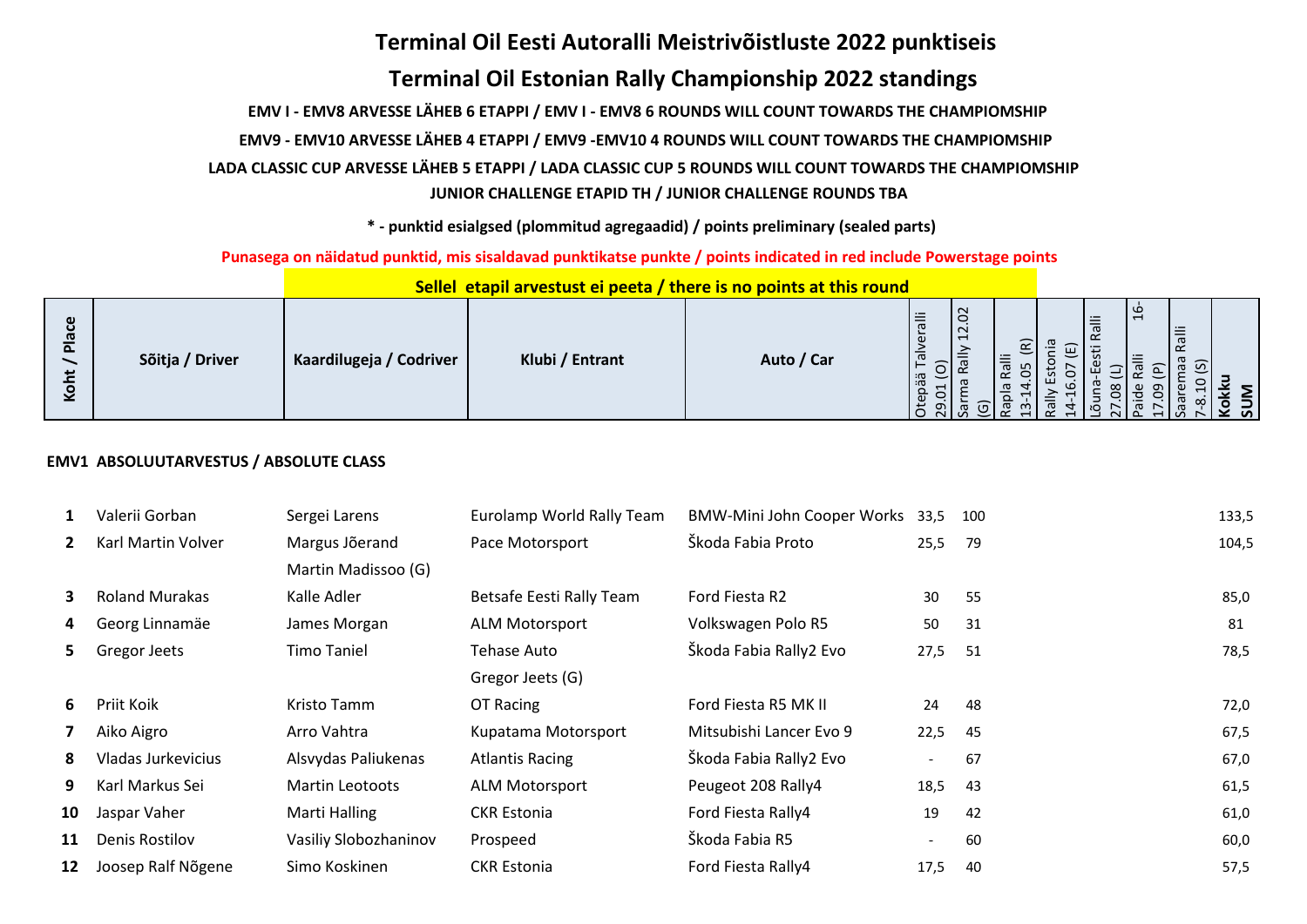|    |                        | Ken Järveoja (G)          |                                                     |                          |                          |                          |      |
|----|------------------------|---------------------------|-----------------------------------------------------|--------------------------|--------------------------|--------------------------|------|
| 13 | <b>Edgars Balodis</b>  | <b>Maksims Juzikevics</b> | A1M Motorsport                                      | Mitsubishi Lancer Evo 8  | 16,5                     | 37                       | 53,5 |
|    | Siim Liivamägi         | <b>Edvin Parisalu</b>     | Kupatama Motorsport                                 | Mitsubishi Lancer Evo 8  | 15,5                     | 38                       | 53,5 |
| 15 | <b>Taavi Niinemets</b> | Esko Allika               | Juuru Tehnikaklubi                                  | <b>BMWM3</b>             | 18                       | 29                       | 47,0 |
| 16 | Edijs Bergmanis        | Ivo Pukis                 | Rallyworkshop                                       | Mitsubishi Lancer Evo 9  | $\overline{\phantom{a}}$ | 46                       | 46,0 |
| 17 | Hubert Laskowski       | Michal Kušnierz           | Car Speed Racing                                    | Ford Fiesta R3           |                          | 44                       | 44,0 |
| 18 | Gil Membrado           | Rogelio Penate Lopez      | Sporta Klubs Autostils Rally Tea Ford Fiesta Rally4 |                          | 10                       | 32                       | 42,0 |
| 19 | Dmytro Feofanov        | Normunds Kokins           | Dmytro Feofanov                                     | Ford Fiesta Rally3       |                          | 41                       | 41,0 |
| 20 | Ken Torn               | Kauri Pannas              | <b>CKR</b> Estonia                                  | Ford Fiesta R5 MK II     | 39,5                     | $\overline{\phantom{a}}$ | 39,5 |
|    | Karel Tölp             | Martin Vihmann            | Kaur Motorsport                                     | Ford Fiesta R2           | 4,5                      | 35                       | 39,5 |
|    |                        | Sander Siniorg (G)        |                                                     |                          |                          |                          |      |
| 22 | <b>Patrick Enok</b>    | Rauno Rohtmets            | <b>CKR Estonia</b>                                  | Ford Fiesta Rally4       |                          | 39                       | 39,0 |
| 23 | Tarmo Lee              | Tõnu Nõmmik               | Juuru Tehnikaklubi                                  | <b>BMW 320</b>           | 3                        | 35                       | 38,0 |
| 24 | Argo Kuutok            | Ott Mesikäpp              | <b>BTR Racing</b>                                   | <b>BMWM3</b>             | 10,5                     | 27                       | 37,5 |
| 25 | Ronald Jürgenson       | Marko Kaasik              | A1M Motorsport                                      | Honda Civic Type-R       | 14                       | 23                       | 37,0 |
|    | <b>Tarmo Silt</b>      | Raido Loel                | Märjamaa Rally Team                                 | <b>BMW 320</b>           | 11                       | 26                       | 37,0 |
| 27 | Josz Tymoteusz         | Maciej Judycki            | <b>KOSZ Rally Team</b>                              | Ford Fiesta Rally4       |                          | 34                       | 34,0 |
| 28 | Karl Jalakas           | Janek Kundrats            | Pihtla RT                                           | <b>BMWM3</b>             | k                        | 33                       | 33,0 |
| 29 | Keiro Orgus            | Evelin Mitendorf          | <b>Murakas Racing</b>                               | Honda Civic Type-R       |                          | 30                       | 30,0 |
| 30 | Rait Sinijärv          | Kristo Galeta             | Märjamaa Rally Team                                 | Honda Civic Type-R       | 6,5                      | 22                       | 28,5 |
| 31 | Ainars Šusts           | <b>Uldis Fjodorovs</b>    | <b>Baltic Motorsport Promotion</b>                  | Ford Fiesta Rally3       | k                        | 28                       | 28,0 |
|    |                        | Janis Stepanovs (G)       | Ainars Šusts (G)                                    |                          |                          |                          |      |
| 32 | Siim Nõmme             | Indrek Hioväin            | Milrem Motorsport                                   | Honda Civic              | 9                        | 17                       | 26,0 |
| 33 | Joonas Palmisto        | Jan Nõlvak                | Tikkri Motorsport                                   | Volkswagen Golf 2        |                          | 25                       | 25,0 |
| 34 | Vaiko Samm             | Gabriel Müürsepp          | G.M Racing SK                                       | Subaru Impreza WRX STI   | k                        | 24                       | 24,0 |
|    |                        | Kaimar Taal (G)           |                                                     |                          |                          |                          |      |
| 35 | Kaspar Kasari          | Rainis Raidma             | OT Racing                                           | Ford Fiesta Rally3       | 23                       | $\overline{\phantom{a}}$ | 23,0 |
| 36 | Raik-Karl Aarma        | Alo Vahtmäe               | Juuru Tehnikaklubi                                  | Mitsubishi Lancer Evo 8  | 22                       |                          | 22,0 |
| 37 | Radik Shaymiev         | Maxim Tsvetkov            | <b>TAIF Motorsport</b>                              | Huyndai I20 R5           | 21,5                     | $\overline{\phantom{a}}$ | 21,5 |
| 38 | Kristo Subi            | Erki Pints                | Kupatama Motorsport                                 | Mitsubishi Lancer Evo 9  | 21                       |                          | 21,0 |
|    | Guntis Lielkajis       | Vilnis Mikelsons          | Guntis Lielkajis                                    | Mitsubishi Lancer Evo 10 |                          | 21                       | 21,0 |
| 40 | Hendrik Kers           | Raino Verliin             | <b>ALM Motorsport</b>                               | Mitsubishi Lancer Evo 10 | 20,5                     | $\overline{\phantom{a}}$ | 20,5 |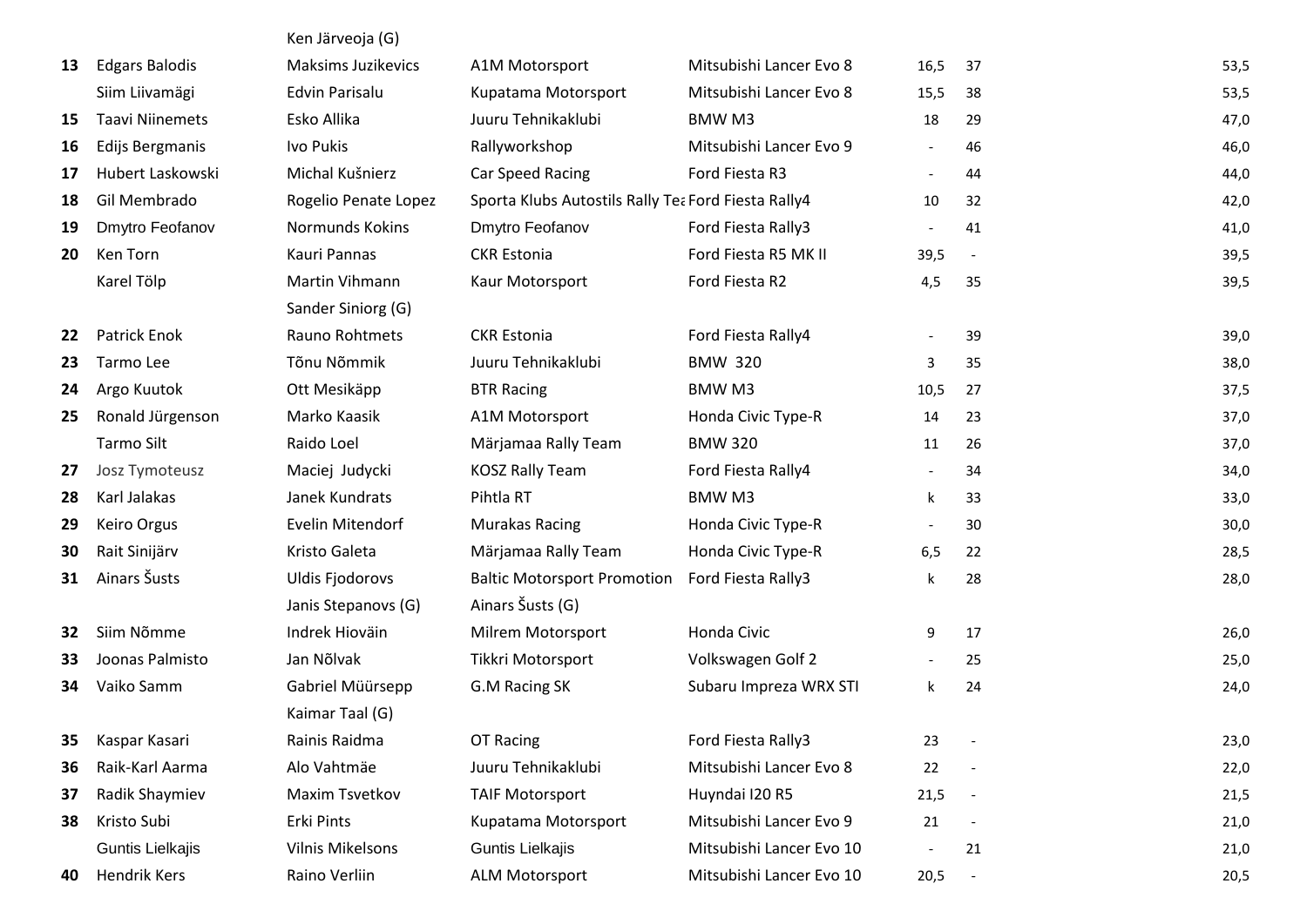| 41 | <b>Robert Virves</b>   | Tiit Põlliäär        | <b>Starter Energy Racing</b> | BMW M3                  | 20                       | $\overline{\phantom{a}}$ | 20,0 |
|----|------------------------|----------------------|------------------------------|-------------------------|--------------------------|--------------------------|------|
|    | <b>Arvis Vecvagars</b> | <b>Gints Gaikis</b>  | <b>VRR Autosports</b>        | Lada VFTS               |                          | 20                       | 20,0 |
| 43 | Raigo Uusjärv          | Kristo Parve         | <b>Murakas Racing</b>        | Mitsubishi Lancer Evo 9 | $\overline{\phantom{a}}$ | 19                       | 19,0 |
| 44 | Janek Vallask          | Mikk-Sander Laubert  | <b>MS Racing</b>             | Subaru Impreza          | k                        | 18                       | 18,0 |
| 45 | Martin Absalon         | Jakko Viilo          | Kaur Motorsport              | Ford Fiesta Proto       | 16                       | k                        | 16,0 |
| 46 | Mark-Egert Tiits       | Sander Pruul         | <b>Tiits Racing Team</b>     | Volkswagen Golf 2       | 15                       | k                        | 15,0 |
|    |                        |                      | Mark-Egert Tiits (G)         |                         |                          |                          |      |
| 47 | Pranko Kõrgesaar       | Marcel David Tõeleid | <b>BTR Racing</b>            | Ford Fiesta Rally4      | 14,5                     | k                        | 14,5 |
| 48 | Karl-Johannes Visnapuu | Rait Jansen          | <b>CRC Rally Team</b>        | Ford Fiesta Rally4      | 13,5                     | k                        | 13,5 |
| 49 | Klim Baikov            | Andrey Kleshchev     | Kupatama Motorsport          | Lada 2105               | 13                       | dsq                      | 13,0 |
|    |                        | Viktor Pozern (G)    |                              |                         |                          |                          |      |
| 50 | Ivo Kilpis             | Artis Cerinš         | Artis Cerinš                 | Toyota Corolla          | 12,5                     | $\mathsf k$              | 12,5 |
| 51 | Robert Kikkatalo       | Robin Mark           | A1M Motorsport               | Ford Fiesta R2          | 12                       | k                        | 12,0 |
|    |                        |                      | Robert Kikkatalo (G)         | Opel Astra (G)          |                          |                          |      |
| 53 | Caspar Ojamägi         | Hendrik Kraav        | Juuru Tehnikaklubi           | Honda Civic Type-R      | 11,5                     |                          | 11,5 |
| 54 | Karl-Kenneth Neuhaus   | Inga Reimal          | Thule Motorsport             | Honda Civic             | 9,5                      | $\overline{\phantom{a}}$ | 9,5  |
| 55 | Kasper Koosa           | Kevin Roost          | A1M Motorsport               | Lada Kalina             | 8,5                      | $\overline{\phantom{a}}$ | 8,5  |
| 56 | Vaiko Järvela          | Indrek Tulp          | Juuru Tehnikaklubi           | <b>BMW 330</b>          | 8                        |                          | 8,0  |
| 57 | Priit Mäemurd          | Raimo Kook           | Juuru Tehnikaklubi           | <b>BMW 318TI</b>        | 7,5                      |                          | 7,5  |
| 58 | Marek Kärner           | Eero Kikerpill       | <b>MS Racing</b>             | <b>BMW 316I</b>         | 7                        | k                        | 7,0  |
| 59 | Mikolaj Kempa          | Marcin Szeja         | Kaur Motorsport              | BMW M3                  | 6                        |                          | 6,0  |
| 60 | Sander Klaus           | Martin Udusalu       | Märjamaa Rally Team          | Lada 2105               | 5,5                      |                          | 5,5  |
| 61 | Einar Visnapuu         | Jaan Ohtra           | A1M Motorsport               | Lada VFTS               | 5                        | $\overline{\phantom{a}}$ | 5,0  |
| 62 | <b>Stern Ilves</b>     | Jonar Ilves          | Milrem Motorsport            | IŽ 412                  | 4,5                      |                          | 4,5  |
| 63 | Erliko Parisalu        | Sander Pärn          | Kupatama Motorsport          | Mitsubishi Lancer Evo 6 | 4                        |                          | 4,0  |
| 64 | <b>Martin Tuusis</b>   | Erki Eksin           | Kupatama Motorsport 2        | Lada VFTS               | 3,5                      |                          | 3,5  |
| 65 | Kalle Kruusma          | Martin Jaanus        | Milrem Motorsport            | Lada 2105               | 2,5                      |                          | 2,5  |
| 66 | Erkki Jürgenson        | Oti Maat             | <b>MS Racing</b>             | <b>BMW 318IS</b>        | $\overline{2}$           |                          | 2,0  |
|    | Robert Kocik           | Sebastian Wach       | Robert Kocik                 | Ford Fiesta Rally2      | k                        |                          | 0,0  |
|    | Mihkel Mändla          | Kaur Teder           | <b>BTR Racing</b>            | BMW M3                  | k                        |                          | 0,0  |
|    | Kristjan Ojaste        | Tõnu Tikerpalu       | <b>Prorec Racing</b>         | <b>BMW 328I</b>         |                          |                          | 0,0  |
|    | Ralf Aron              | Tanel Kasesalu       | Kupatama Motorsport          | BMW M3                  | k                        |                          | 0,0  |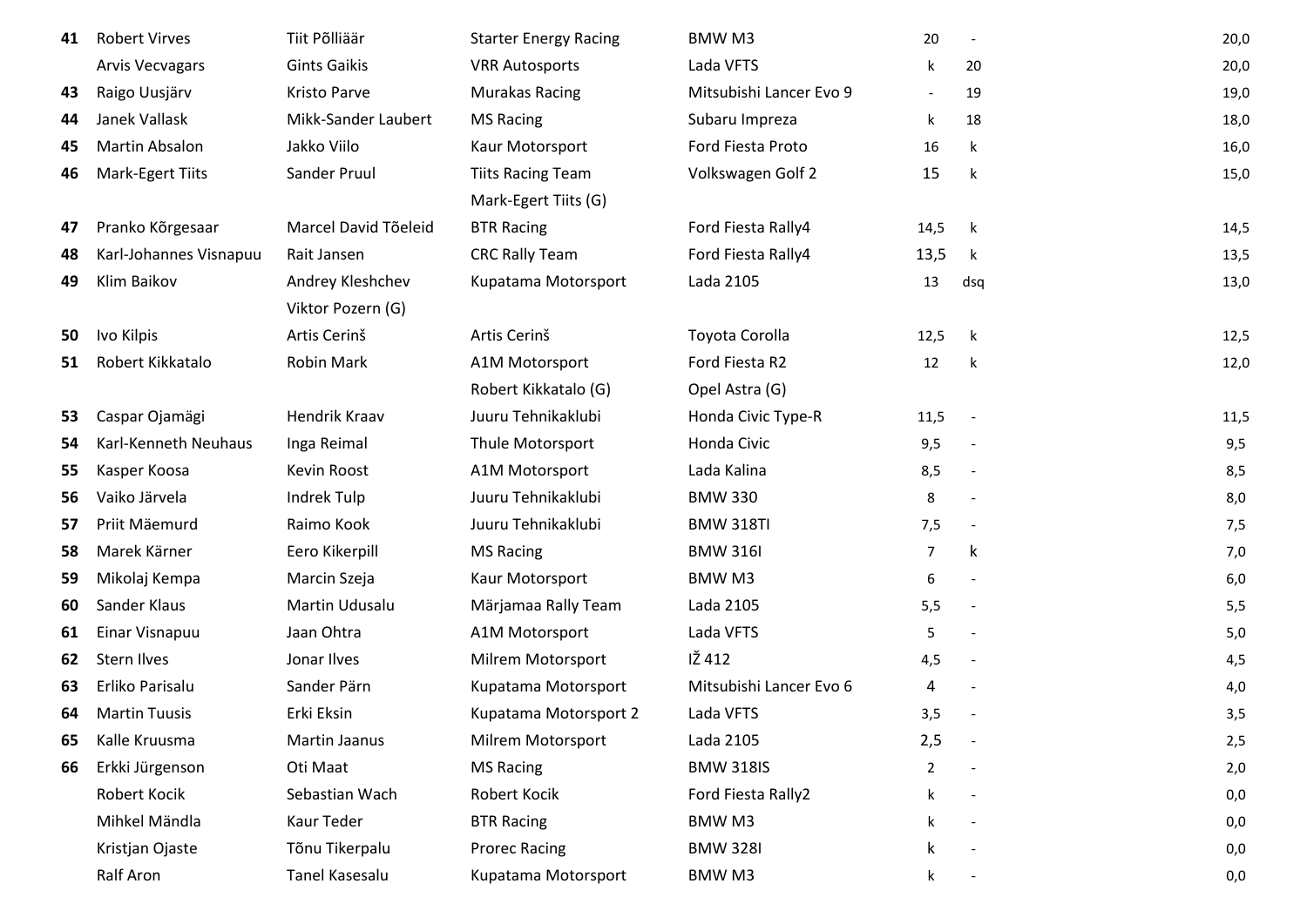|   | Kristen Volkov        | Mirko Kaunis                           | G.M Racing SK                      | <b>BMW 316I</b>          | k                        |                          | 0,0         |
|---|-----------------------|----------------------------------------|------------------------------------|--------------------------|--------------------------|--------------------------|-------------|
|   | Andre Kiil            | Riivo Mesila                           | <b>Kiil Racing</b>                 | <b>Toyota Starlet</b>    | k                        |                          | 0,0         |
|   |                       |                                        |                                    |                          |                          |                          |             |
|   | Marko Mättik          | Kristjan Metsis                        | SK Villu                           | Lada VFTS                | k                        | $\overline{\phantom{a}}$ | 0,0         |
|   | Sander Ilves          | Lauri Veso                             | Milrem Motorsport                  | Lada 21051               | k                        |                          | 0,0         |
|   | Markus Tammoja        | Marek Tammoja                          | <b>MRF Motorsport</b>              | <b>BMW 316I</b>          |                          | k                        | 0,0         |
|   | Oskar Männamets       | Holger Ebok                            | <b>CKR Estonia</b>                 | Citroen C2 R2 Max        |                          | k                        | 0,0         |
|   | Allan Popov           | Aleksander Prõttšikov                  | Kupatama Motorsport                | Mitsubishi Lancer Evo 9  | $\blacksquare$           | k                        | 0,0         |
|   | Timmu Kõrge           | Erki Pints                             | Kupatama Motorsport                | Mitsubishi Lancer Evo 10 |                          | k                        | 0,0         |
|   | EMV <sub>2</sub>      | 4WD - Rally2, NR4, R5, S2000           |                                    |                          |                          |                          |             |
| 1 | Georg Linnamäe        | James Morgan                           | <b>ALM Motorsport</b>              | Volkswagen Polo R5       | 17,5                     | 20                       | 37,5        |
| 2 | <b>Roland Murakas</b> | Kalle Adler                            | Betsafe Eesti Rally Team           | Ford Fiesta R2           | 12                       | 25                       | 37          |
| 3 | Gregor Jeets          | <b>Timo Taniel</b>                     | <b>Tehase Auto</b>                 | Škoda Fabia Rally2 Evo   | 10,5                     | 22                       | 32,5        |
|   |                       |                                        | Gregor Jeets (G)                   |                          |                          |                          |             |
| 4 | Vladas Jurkevicius    | Alsvydas Paliukenas                    | <b>Atlantis Racing</b>             | Škoda Fabia Rally2 Evo   | $\overline{\phantom{a}}$ | 30                       | 30          |
| 5 | Priit Koik            | Kristo Tamm                            | OT Racing                          | Ford Fiesta R5 MK II     | 9                        | 19                       | 28          |
| 6 | <b>Denis Rostilov</b> | Vasiliy Slobozhaninov                  | Prospeed                           | Škoda Fabia R5           | $\overline{\phantom{a}}$ | 25                       | 25          |
| 7 | Ken Torn              | Kauri Pannas                           | <b>CKR</b> Estonia                 | Ford Fiesta R5 MK II     | 14                       | $\overline{\phantom{a}}$ | 14          |
| 8 | Radik Shaymiev        | Maxim Tsvetkov                         | <b>TAIF Motorsport</b>             | Huyndai I20 R5           | 7,5                      | $\overline{\phantom{a}}$ | 7,5         |
|   | Robert Kocik          | Sebastian Wach                         | Robert Kocik                       | Ford Fiesta Rally2       | k                        |                          | $\mathbf 0$ |
|   | EMV3                  | 4WD - Rally3                           |                                    |                          |                          |                          |             |
| 1 | Hubert Laskowski      | Michal Kušnierz                        | Car Speed Racing                   | Ford Fiesta R3           |                          | 34                       | 34          |
| 2 | Dmytro Feofanov       | Normunds Kokins                        | Dmytro Feofanov                    | Ford Fiesta Rally3       |                          | 29                       | 29          |
| з | Ainars Šusts          | <b>Uldis Fjodorovs</b>                 | <b>Baltic Motorsport Promotion</b> | Ford Fiesta Rally3       | k                        | 24                       | 24          |
|   |                       | Janis Stepanovs (G)                    | Ainars Šusts (G)                   |                          |                          |                          |             |
| 4 | Kaspar Kasari         | Rainis Raidma                          | OT Racing                          | Ford Fiesta Rally3       | 17,5                     | $\sim$ $-$               | 17,5        |
|   | EMV4                  | 2WD - Rally4, R2, Rally5, A up to 2000 |                                    |                          |                          |                          |             |
| 1 | Karl Markus Sei       | Martin Leotoots                        | <b>ALM Motorsport</b>              | Peugeot 208 Rally4       | 14                       | 35                       | 49          |
| 2 | Jaspar Vaher          | Marti Halling                          | <b>CKR Estonia</b>                 | Ford Fiesta Rally4       | 17,5                     | 26                       | 43,5        |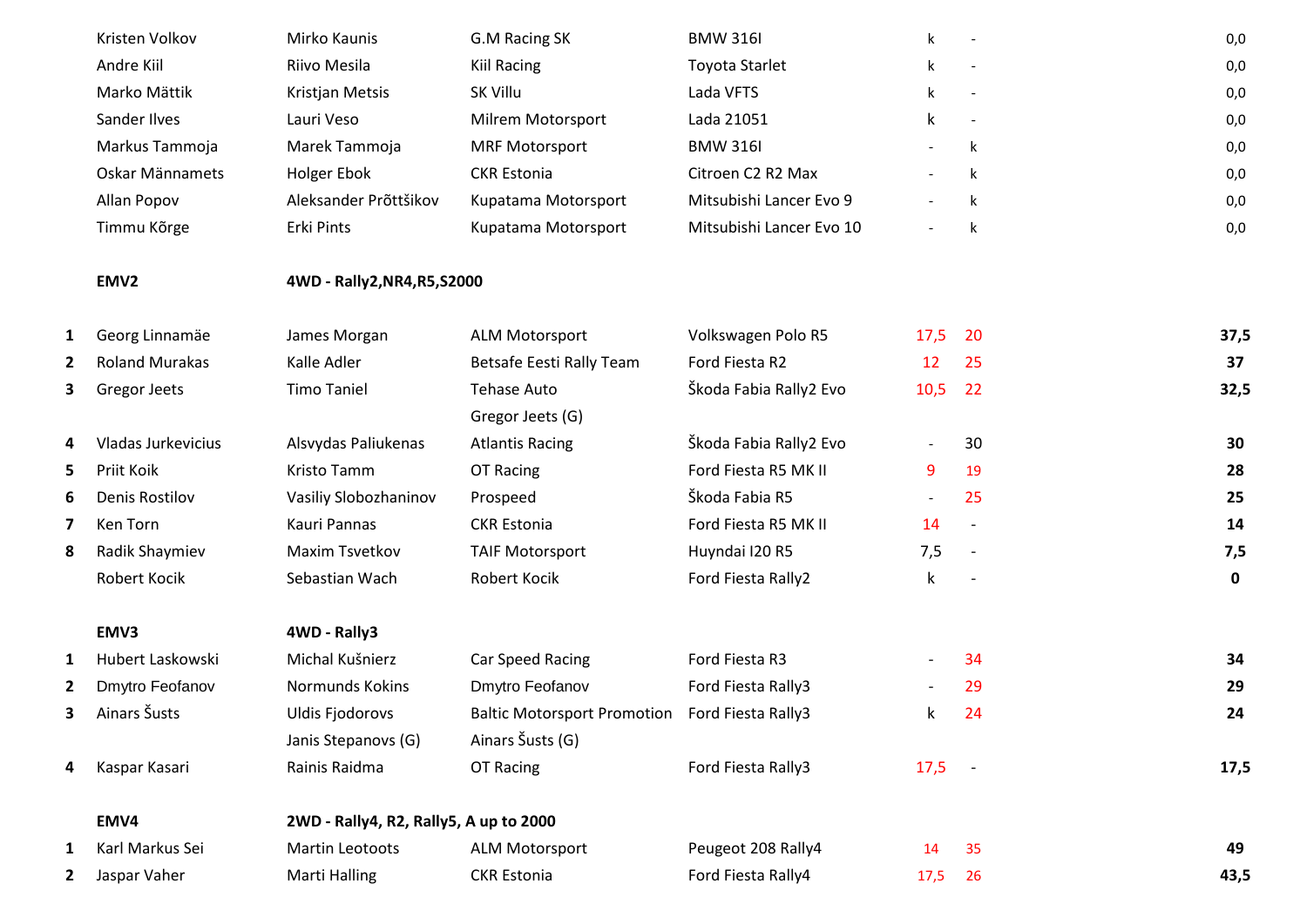| 3.           | Joosep Ralf Nõgene               | Simo Koskinen                            | <b>CKR</b> Estonia                                  | Ford Fiesta Rally4       | 12                       | 25                       | 37          |
|--------------|----------------------------------|------------------------------------------|-----------------------------------------------------|--------------------------|--------------------------|--------------------------|-------------|
| 4            | Gil Membrado                     | Ken Järveoja (G)<br>Rogelio Penate Lopez | Sporta Klubs Autostils Rally Tea Ford Fiesta Rally4 |                          | 7,5                      | 16                       | 23,5        |
| 6            | Patrick Enok                     | Rauno Rohtmets                           | <b>CKR Estonia</b>                                  | Ford Fiesta Rally4       | $\overline{\phantom{a}}$ | 22                       | 22          |
| 7            | Josz Tymoteusz                   | Maciej Judycki                           | <b>KOSZ Rally Team</b>                              | Ford Fiesta Rally4       |                          | 17                       | 17          |
| 8            | Pranko Kõrgesaar                 | Marel David Tõeleid                      | <b>BTR Racing</b>                                   | Ford Fiesta Rally4       | 10,5                     | $\mathsf k$              | 10,5        |
| 9            | Karl-Johannes Visnapuu           | Rait Jansen                              | <b>CRC Rally Team</b>                               | Ford Fiesta Rally4       | 9                        | k                        | 9           |
|              |                                  |                                          |                                                     |                          |                          |                          |             |
|              | <b>ESTONIAN JUNIOR CHALLENGE</b> |                                          |                                                     |                          |                          |                          |             |
|              | EMV5                             | 4WD - E12, N4*                           |                                                     |                          |                          |                          |             |
| $\mathbf{1}$ | Aiko Aigro                       | Arro Vahtra                              | Kupatama Motorsport                                 | Mitsubishi Lancer Evo 9  | 16,5                     | 28                       | 44,5        |
| $\mathbf{2}$ | Edijs Bergmanis                  | Ivo Pukis                                | Rallyworkshop                                       | Mitsubishi Lancer Evo 9  | $\blacksquare$           | 35                       | 35          |
| з            | Siim Liivamägi                   | Edvin Parisalu                           | Kupatama Motorsport                                 | Mitsubishi Lancer Evo 8  | 7,5                      | 23                       | 30,5        |
| 4            | <b>Edgars Balodis</b>            | <b>Maksims Juzikevics</b>                | A1M Motorsport                                      | Mitsubishi Lancer Evo 8  | 9                        | 19                       | 28          |
| 6            | Guntis Lielkajis                 | <b>Vilnis Mikelsons</b>                  | Guntis Lielkajis                                    | Mitsubishi Lancer Evo 10 | $\overline{\phantom{a}}$ | 18                       | 18          |
| 7            | Vaiko Samm                       | Gabriel Müürsepp                         | G.M Racing SK                                       | Subaru Impreza WRX STI   | k                        | 17                       | 17          |
|              |                                  | Kaimar Taal (G)                          |                                                     |                          |                          |                          |             |
| 8            | Raik-Karl Aarma                  | Alo Vahtmäe                              | Juuru Tehnikaklubi                                  | Mitsubishi Lancer Evo 8  | 14                       |                          | 14          |
|              | Raigo Uusjärv                    | Kristo Parve                             | <b>Murakas Racing</b>                               | Mitsubishi Lancer Evo 9  | $-$                      | 14                       | 14          |
| 10           | Kristo Subi                      | Erki Pints                               | Kupatama Motorsport                                 | Mitsubishi Lancer Evo 9  | 13                       | $\overline{\phantom{a}}$ | 13          |
| 11           | Janek Vallask                    | Mikk-Sander Laubert                      | <b>MS Racing</b>                                    | Subaru Impreza           | k                        | 11                       | 11          |
| 12           | <b>Hendrik Kers</b>              | Raino Verliin                            | <b>ALM Motorsport</b>                               | Mitsubishi Lancer Evo 10 | 10,5                     | $\overline{a}$           | 10,5        |
| 13           | Erliko Parisalu                  | Sander Pärn                              | Kupatama Motorsport                                 | Mitsubishi Lancer Evo 6  | 6,5                      | $\overline{\phantom{a}}$ | 6, 5        |
|              | Allan Popov                      | Aleksander Prõttšikov                    | Kupatama Motorsport                                 | Mitsubishi Lancer Evo 9  | $\overline{\phantom{a}}$ | k                        | $\mathbf 0$ |
|              | Timmu Kõrge                      | Erki Pints                               | Kupatama Motorsport                                 | Mitsubishi Lancer Evo 10 |                          | k                        | 0           |
|              | EMV <sub>6</sub>                 | 2WD - E11 RWD up to 3500                 |                                                     |                          |                          |                          |             |
| 1            | <b>Taavi Niinemets</b>           | Esko Allika                              | Juuru Tehnikaklubi                                  | BMW M3                   | 14                       | 26                       | 40          |
| $\mathbf{2}$ | Tarmo Lee                        | Tõnu Nõmmik                              | Juuru Tehnikaklubi                                  | <b>BMW 320</b>           | 5,5                      | 33                       | 38,5        |
| 3.           | Argo Kuutok                      | Ott Mesikäpp                             | <b>BTR Racing</b>                                   | BMW M3                   | 10,5                     | 21                       | 31,5        |
| 4            | Tarmo Silt                       | Raido Loel                               | Märjamaa Rally Team                                 | <b>BMW 320</b>           | 12                       | 18                       | 30          |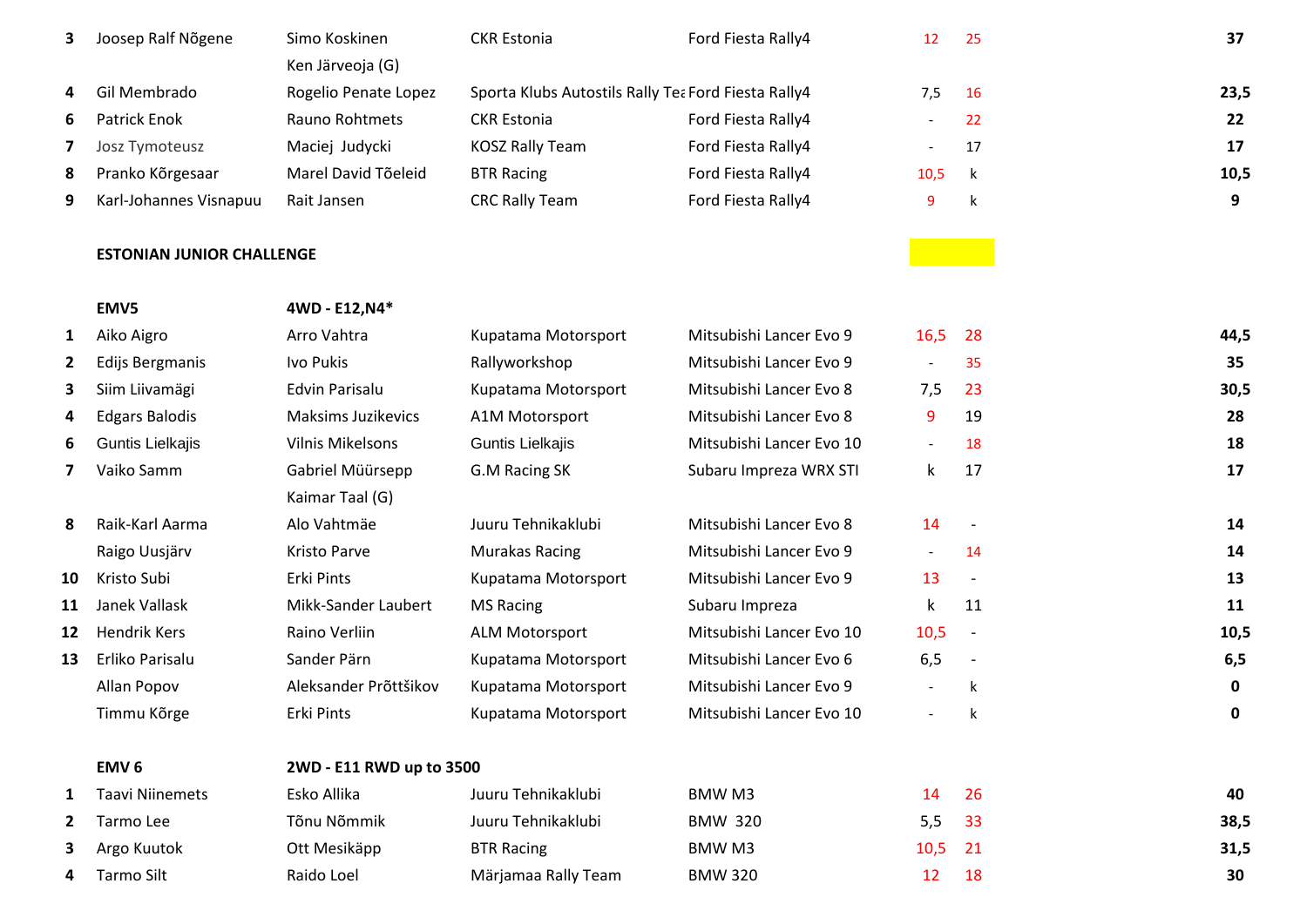| 5. | Karl Jalakas            | Janek Kundrats                  | Pihtla RT                    | BMW M3             | $\mathsf{k}$ | 28                       | 28                      |
|----|-------------------------|---------------------------------|------------------------------|--------------------|--------------|--------------------------|-------------------------|
| 6  | <b>Robert Virves</b>    | Tiit Põlliäär                   | <b>Starter Energy Racing</b> | BMW M3             | 17,5         | $\overline{\phantom{a}}$ | 17,5                    |
| 7  | Vaiko Järvela           | Indrek Tulp                     | Juuru Tehnikaklubi           | <b>BMW 330</b>     | 8,5          |                          | 8,5                     |
| 8  | Priit Mäemurd           | Raimo Kook                      | Juuru Tehnikaklubi           | <b>BMW 318TI</b>   | 7,5          | $\overline{\phantom{a}}$ | 7,5                     |
| 9  | Mikolaj Kempa           | Marcin Szeja                    | Kaur Motorsport              | BMW M3             | 7            |                          | $\overline{\mathbf{z}}$ |
|    | Mihkel Mändla           | Kaur Teder                      | <b>BTR Racing</b>            | BMW M3             | k            |                          | $\mathbf 0$             |
|    | Kristjan Ojaste         | Tõnu Tikerpalu                  | <b>Prorec Racing</b>         | <b>BMW 328I</b>    | k            |                          | $\mathbf 0$             |
|    | Ralf Aron               | Tanel Kasesalu                  | Kupatama Motorsport          | BMW M3             | k.           |                          | $\mathbf 0$             |
|    | Kristen Volkov          | Mirko Kaunis                    | G.M Racing SK                | <b>BMW 316I</b>    | k            |                          | $\mathbf 0$             |
|    | Markus Tammoja          | Marek Tammoja                   | <b>MRF Motorsport</b>        | <b>BMW 316I</b>    |              | k                        | $\mathbf 0$             |
|    | EMV7                    | 2WD - R3, A7, N3, E10 1600-2000 |                              |                    |              |                          |                         |
| 1  | Ronald Jürgenson        | Marko Kaasik                    | A1M Motorsport               | Honda Civic Type-R | 14           | 23                       | 37                      |
| 2  | Keiro Orgus             | Evelin Mitendorf                | <b>Murakas Racing</b>        | Honda Civic Type-R |              | 35                       | 35                      |
| 3  | Rait Sinijärv           | Kristo Galeta                   | Märjamaa Rally Team          | Honda Civic Type-R | 9            | 22                       | 31                      |
|    | Joonas Palmisto         | Jan Nõlvak                      | Tikkri Motorsport            | Volkswagen Golf 2  |              | 28                       | 28                      |
| 5  | <b>Mark-Egert Tiits</b> | Sander Pruul                    | <b>Tiits Racing Team</b>     | Volkswagen Golf 2  | 17,5         | k                        | 17,5                    |
|    |                         |                                 | Mark-Egert Tiits (G)         |                    |              |                          |                         |
| 6  | Robert Kikkatalo        | Robin Mark                      | A1M Motorsport               | Ford Fiesta R2     | 11,5         | $\mathsf k$              | 11,5                    |
|    |                         |                                 | Robert Kikkatalo (G)         | Opel Astra (G)     |              |                          |                         |
| 7  | Caspar Ojamägi          | Hendrik Kraav                   | Juuru Tehnikaklubi           | Honda Civic Type-R | 11           |                          | 11                      |
| 8  | Erkki Jürgenson         | Oti Maat                        | <b>MS Racing</b>             | <b>BMW 318IS</b>   | 7,5          |                          | 7,5                     |
|    | EMV8                    | 2WD - E9 up tp 1600             |                              |                    |              |                          |                         |
|    | Karel Tölp              | Martin Vihmann                  | Kaur Motorsport              | Ford Fiesta R2     | 7            | 35                       | 42                      |
| 2  |                         | Sander Siniorg (G)              |                              |                    |              |                          |                         |
| 3  | Siim Nõmme              | Indrek Hioväin                  | Milrem Motorsport            | Honda Civic        | 10           | 25                       | 35                      |
| 4  | <b>Arvis Vecvagars</b>  | <b>Gints Gaikis</b>             | <b>VRR Autosports</b>        | Lada VFTS          | k            | 27                       | 27                      |
| 5  | Klim Baikov             | Andrey Kleshchev                | Kupatama Motorsport          | Lada 2105          | 16,5         | dsq                      | 16,5                    |
| 6  | Ivo Kilpis              | Artis Cerinš                    | Artis Cerinš                 | Toyota Corolla     | 14           | k                        | 14                      |
|    | Karl-Kenneth Neuhaus    | Inga Reimal                     | Thule Motorsport             | Honda Civic        | 11,5         | k                        | 11,5                    |
| 8  | Kasper Koosa            | Kevin Roost                     | A1M Motorsport               | Lada Kalina        | 8,5          |                          | 8,5                     |
|    |                         |                                 |                              |                    |              |                          |                         |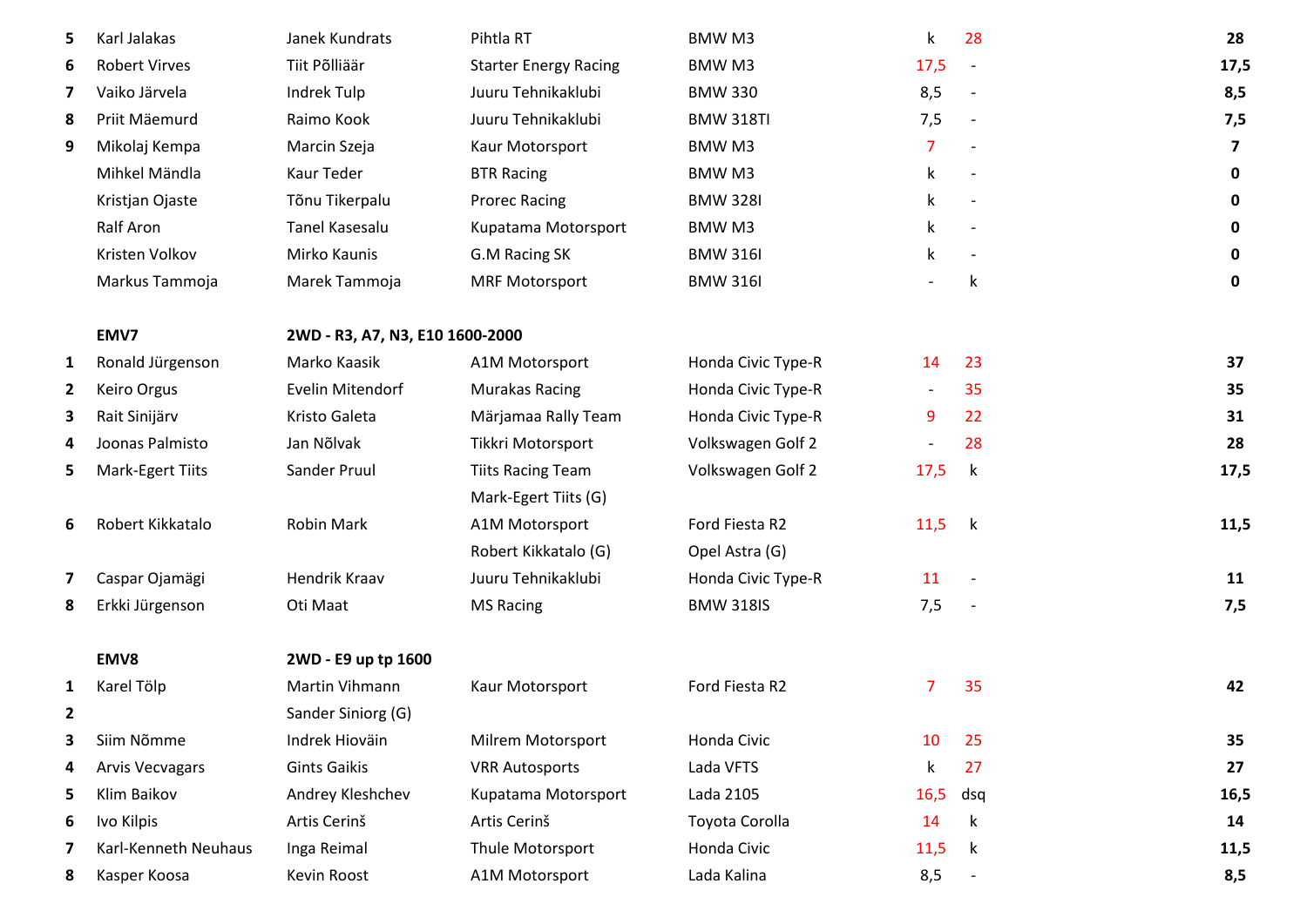| <b>Arvis Vecvagars</b><br>Marko Mättik<br>Katsevõidud / SS wins<br>Vecvagars -4, Visnapuu -2<br>EMV9<br><b>EMV10</b> | <b>Gints Gaikis</b><br>Kristjan Metsis<br><b>Veoautod / Trucks</b><br>Klubide arvestus / Teams | <b>VRR Autosports</b><br>SK Villu<br>Sarma ei lähe arvestusse (alla 3 osavõtja) / Sarma will not be counted (less than 3 participants) | Lada VFTS<br>Lada VFTS         | $\overline{2}$<br>k            |                          | $\overline{2}$<br>0 |
|----------------------------------------------------------------------------------------------------------------------|------------------------------------------------------------------------------------------------|----------------------------------------------------------------------------------------------------------------------------------------|--------------------------------|--------------------------------|--------------------------|---------------------|
|                                                                                                                      |                                                                                                |                                                                                                                                        |                                |                                |                          |                     |
|                                                                                                                      |                                                                                                |                                                                                                                                        |                                |                                |                          |                     |
|                                                                                                                      |                                                                                                |                                                                                                                                        |                                |                                |                          |                     |
|                                                                                                                      |                                                                                                |                                                                                                                                        |                                |                                |                          |                     |
|                                                                                                                      |                                                                                                |                                                                                                                                        |                                |                                |                          |                     |
|                                                                                                                      |                                                                                                |                                                                                                                                        |                                |                                |                          |                     |
|                                                                                                                      |                                                                                                |                                                                                                                                        |                                |                                |                          |                     |
| Kalle Kruusma                                                                                                        | Martin Jaanus                                                                                  | Milrem Motorsport                                                                                                                      | Lada 2105                      | 10,5                           |                          | 10,5                |
| <b>Martin Tuusis</b>                                                                                                 | Erki Eksin                                                                                     | Kupatama Motorsport 2                                                                                                                  | Lada VFTS                      | 12                             |                          | 12                  |
| Einar Visnapuu                                                                                                       | Jaan Ohtra                                                                                     | A1M Motorsport                                                                                                                         | Lada VFTS                      | 16                             |                          | 16                  |
| Lada Classic Cup                                                                                                     |                                                                                                |                                                                                                                                        |                                |                                |                          |                     |
|                                                                                                                      |                                                                                                |                                                                                                                                        |                                | $\overline{\phantom{0}}$       |                          | 0                   |
|                                                                                                                      |                                                                                                |                                                                                                                                        |                                |                                |                          | $\mathbf 0$         |
| Andre Kiil                                                                                                           | Riivo Mesila                                                                                   | <b>Kiil Racing</b>                                                                                                                     | <b>Toyota Starlet</b>          | k                              | $\overline{\phantom{a}}$ | 0                   |
| Sander Ilves                                                                                                         | Lauri Veso                                                                                     | Milrem Motorsport                                                                                                                      | Lada 21051                     | k                              |                          | 0                   |
| Kalle Kruusma                                                                                                        | Martin Jaanus                                                                                  | Milrem Motorsport                                                                                                                      | Lada 2105                      | $\overline{2}$                 |                          | $\overline{2}$      |
| <b>Martin Tuusis</b>                                                                                                 | Erki Eksin                                                                                     | Kupatama Motorsport 2                                                                                                                  | Lada VFTS                      | 2,5                            |                          | 2,5                 |
| <b>Stern Ilves</b>                                                                                                   | Jonar Ilves                                                                                    | Milrem Motorsport                                                                                                                      | IŽ 412                         | 3,5                            |                          | 3,5                 |
| Einar Visnapuu                                                                                                       | Jaan Ohtra                                                                                     | A1M Motorsport                                                                                                                         | Lada VFTS                      | 5,5                            | $\overline{\phantom{a}}$ | 5,5                 |
| Sander Klaus                                                                                                         | Martin Udusalu                                                                                 | Märjamaa Rally Team                                                                                                                    | Lada 2105                      | 6,5                            |                          | 6, 5                |
| Marek Kärner                                                                                                         | Eero Kikerpill                                                                                 | <b>MS Racing</b>                                                                                                                       | <b>BMW 316I</b>                | 7,5                            | k                        | 7,5                 |
|                                                                                                                      | Marko Mättik<br>Oskar Männamets                                                                | Kristjan Metsis<br>Holger Ebok                                                                                                         | SK Villu<br><b>CKR Estonia</b> | Lada VFTS<br>Citroen C2 R2 Max | k                        | k                   |

Punktid / points 20 24 21 19 17 15 13 11 9 7 2 3 2 1